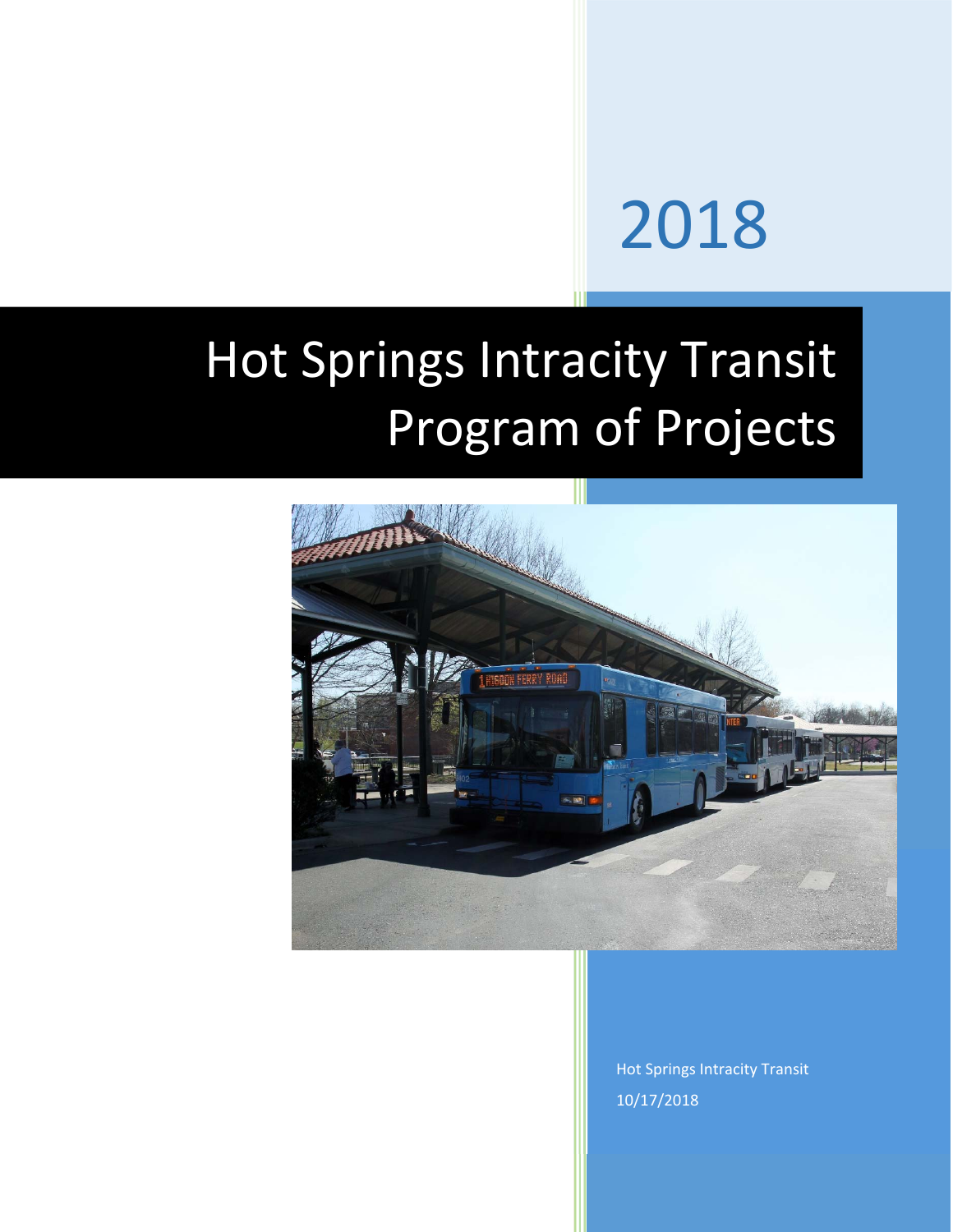

#### **City of Hot Springs – Hot Springs Intracity Transit**

100 Broadway Terrace ▪ Hot Springs, AR 71913 ▪ Phone (501) 321‐2020

## Table of Contents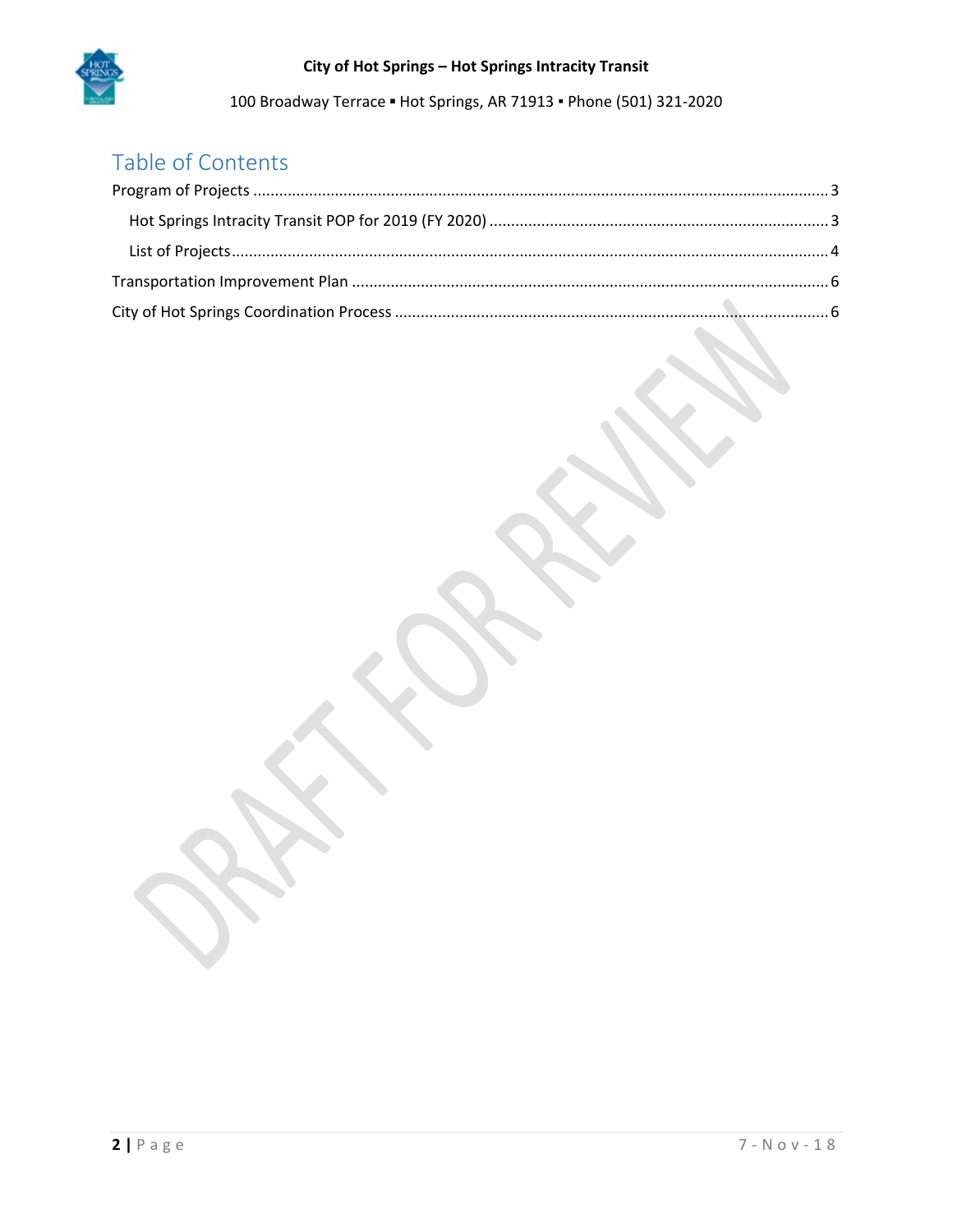

## Program of Projects

The Hot Springs Intracity Transit Program of Projects (POP) for fiscal year is established through our Transit Asset Management plan and suggestions received from the public each year. The POP is then reviewed by city staff in coordination with other transportation needs including streets, trails and pedestrians via our Complete Streets Committee. The recommendations are sent to the HS Department of Finance and accepted through the City Manager's office for consideration by the City Board of Directors. Final budget items which are financed for the new budget year beginning in January.

Hot Springs Intracity Transit holds a meeting of the Transportation Advisory Committee to review the established Program of Projects prior to final recommendation. The TAC is comprised of citizen volunteers who are appointed by the City Board of Directors to review transportation plans and permits in the city limits. TAC meetings are open to the public.

The City Board holds a budget work session, open to the public each budget cycle. HSIT budget requests are reviewed along with specified funding amounts. After comments are accepted from the working session and incorporated as needed the final budget, the program is accepted during the next City Board meeting before the end of December each year. Comments regarding the transit budget will be received prior to final passage for consideration. A final budget publication is available in February after final passage.

#### Hot Springs Intracity Transit POP for 2019 (FY 2020)

Program funds for both capital and operations along with associated grants are list in the tables below. Operations funding for the FY2020 Program of Projects (2019 budget year) includes some system improvements. A public meeting will be held mid‐ November 2018 to allow for public comment prior to implementation in January 2019 when the city budget will take effect. System enhancements include:

- 1. Route revisions for sections on route 1 and 2 in areas where services is not required because of closed facilities. We will shorten the delay time in the transit route. Revision are less than 25% of the route.
- 2. Permanent implementation of route revision for route 3 implemented in February 2018 due to facility construction. Less than 25% of the route.
- 3. Stop spacing adjustments for the central business district and along Malvern Ave. Less than 25% of stops.
- 4. Extension of service from 6AM‐ 6PM to 6AM 8:30 PM on weekdays. Saturday service remains the same 10AM‐ 6PM. Represents 21% increase in service.

System enhancements listed above exceed the 25% percent threshold requiring public outreach per our Public Participation Plan (PPP).

A (30) day comment period will be open after the TAC public meeting and close prior to final budget adoption. All information and meeting minutes will be available in print at the Transportation Depot and published on the HSIT website: www.cityhs.net/intracitytrasnit . A press release will be generated through the City of Hot Springs Office of Public Information stating the intensions of HSIT for route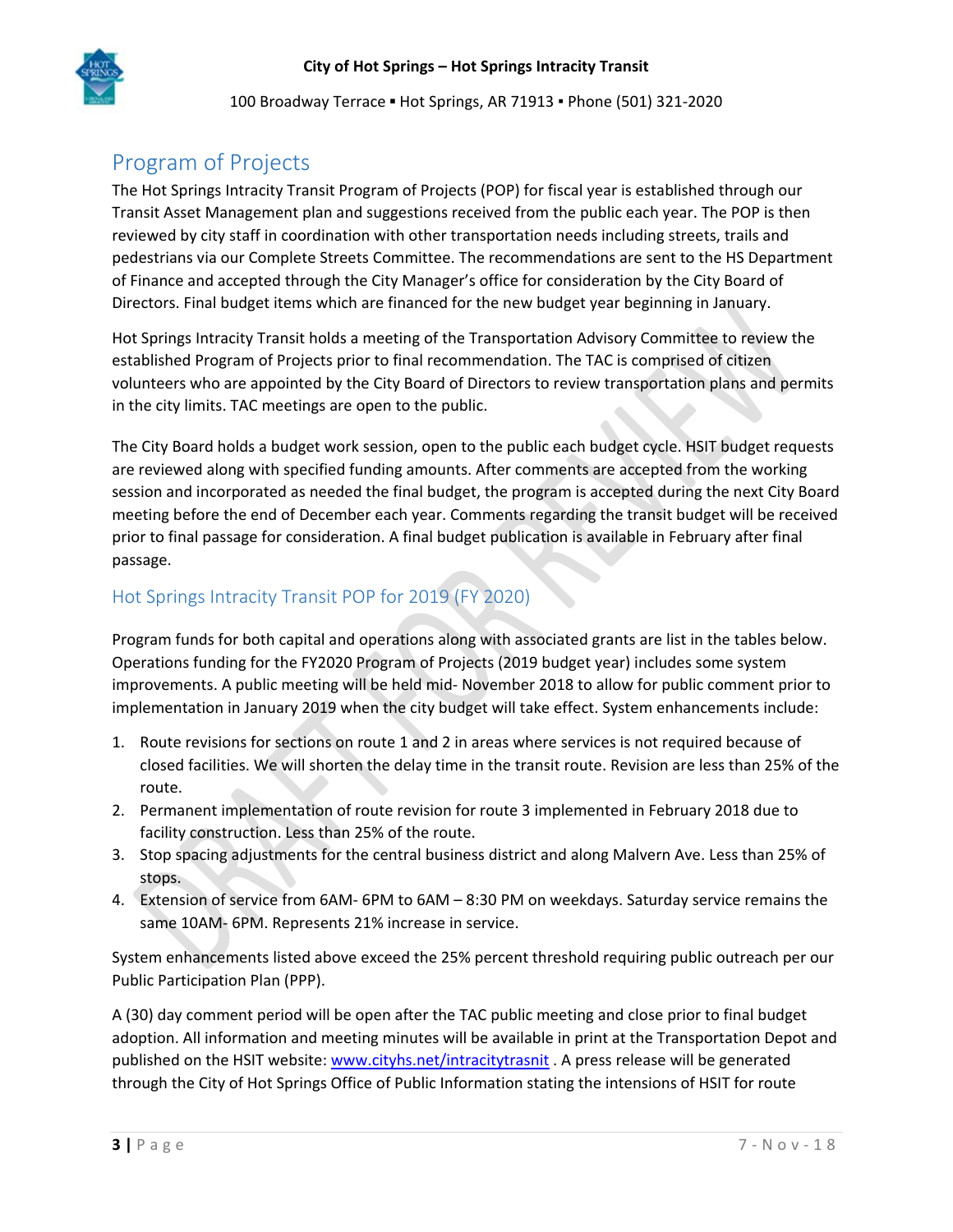

changes and extended hours. Community outreach to individual agencies will be performed by email according to the list of community partners as shown in our PPP.

Coordination with our regional transportation partners will be provided by email and upon request written notice via mail. According to our memorandum of understanding (MOU) the Arkansas Department of Transportation and Tri‐Lakes Metropolitan Planning Organization; we will notify our partners of our intensions and coordinate any funding requests through the TIP and STIP process. Working sessions with Tri‐Lakes MPO will occur during schedule intervals prior to final adoption. Notice of TIP and STIP review and opportunities for public comment will be coordinated by the MPO and ARDOT.

#### List of Projects:

Hot Springs Intracity Transit

| Program of Projects |                                                 | 2020-2024 |                                 |                           |  |  |  |  |
|---------------------|-------------------------------------------------|-----------|---------------------------------|---------------------------|--|--|--|--|
|                     | FY 2020                                         |           |                                 |                           |  |  |  |  |
| Program Year        | Description of Project                          | Funding   | <b>Total Project Cost</b>       |                           |  |  |  |  |
| FY2020              | Purchase 35' Transit Bus, fleet replacement     | 5339      | \$                              | 437,750.00                |  |  |  |  |
| FY2020              | Purchase Ford Transit Van, fleet replacement    | 5339      | \$                              | 77,250.00                 |  |  |  |  |
| FY2020              | <b>Transportation Depot HVAC System repairs</b> | 5339      | \$                              | 25,000.00                 |  |  |  |  |
| FY2020              | Bus wash system repairs                         | 5339      | \$                              | 75,000.00                 |  |  |  |  |
| FY2020              | Heavy Duty Bus repair lift system               | 5339      | \$                              | 25,000.00                 |  |  |  |  |
| FY2020              | <b>Bus Stop Improvements- amenities</b>         | 5307      | \$                              | 5,000.00                  |  |  |  |  |
| FY2020              | <b>Bus Repairs and Supplies</b>                 | 5307      | \$                              | 920,000.00                |  |  |  |  |
| FY2020              | Operations                                      | 5307      | \$                              | 705,000.00                |  |  |  |  |
|                     | Total                                           |           | \$                              | 2,270,000.00              |  |  |  |  |
|                     | Local                                           |           | \$                              | 414,602.00                |  |  |  |  |
|                     | <b>State</b>                                    |           | $\overline{\xi}$                | 175,300.00                |  |  |  |  |
|                     | Federal                                         |           | $\overline{\boldsymbol{\zeta}}$ | 1,680,098.00              |  |  |  |  |
| FY2021              |                                                 |           |                                 |                           |  |  |  |  |
| Program Year        | <b>Description of Project</b>                   | Funding   |                                 | <b>Total Project Cost</b> |  |  |  |  |
| FY2021              | Purchase 35' Transit Bus, fleet replacement     | 5339      | \$                              | 450,800.00                |  |  |  |  |
| FY2021              | <b>Transportation Depot exterior repairs</b>    | 5339      | \$                              | 175,000.00                |  |  |  |  |
| FY2021              | <b>Intelligent Transportation Systems</b>       | 5339      | \$                              | 47,000.00                 |  |  |  |  |
| FY2021              | <b>E-Fare Collection Systems</b>                | 5339      | \$                              | 45,000.00                 |  |  |  |  |
| FY2021              | Bus Stop Improvements- amenities                | 5307      | \$                              | 10,000.00                 |  |  |  |  |
| FY2021              | <b>Bus Repairs and Supplies</b>                 | 5307      | \$                              | 930,000.00                |  |  |  |  |
| FY2021              | Operations                                      | 5307      | \$                              | 710,000.00                |  |  |  |  |
|                     | Total                                           |           | \$                              | 2,367,800.00              |  |  |  |  |
|                     | Local                                           |           | \$                              | 430,000.00                |  |  |  |  |
|                     | <b>State</b>                                    |           | $\overline{\xi}$                | 180,000.00                |  |  |  |  |
|                     | Federal                                         |           | \$                              | 1,757,800.00              |  |  |  |  |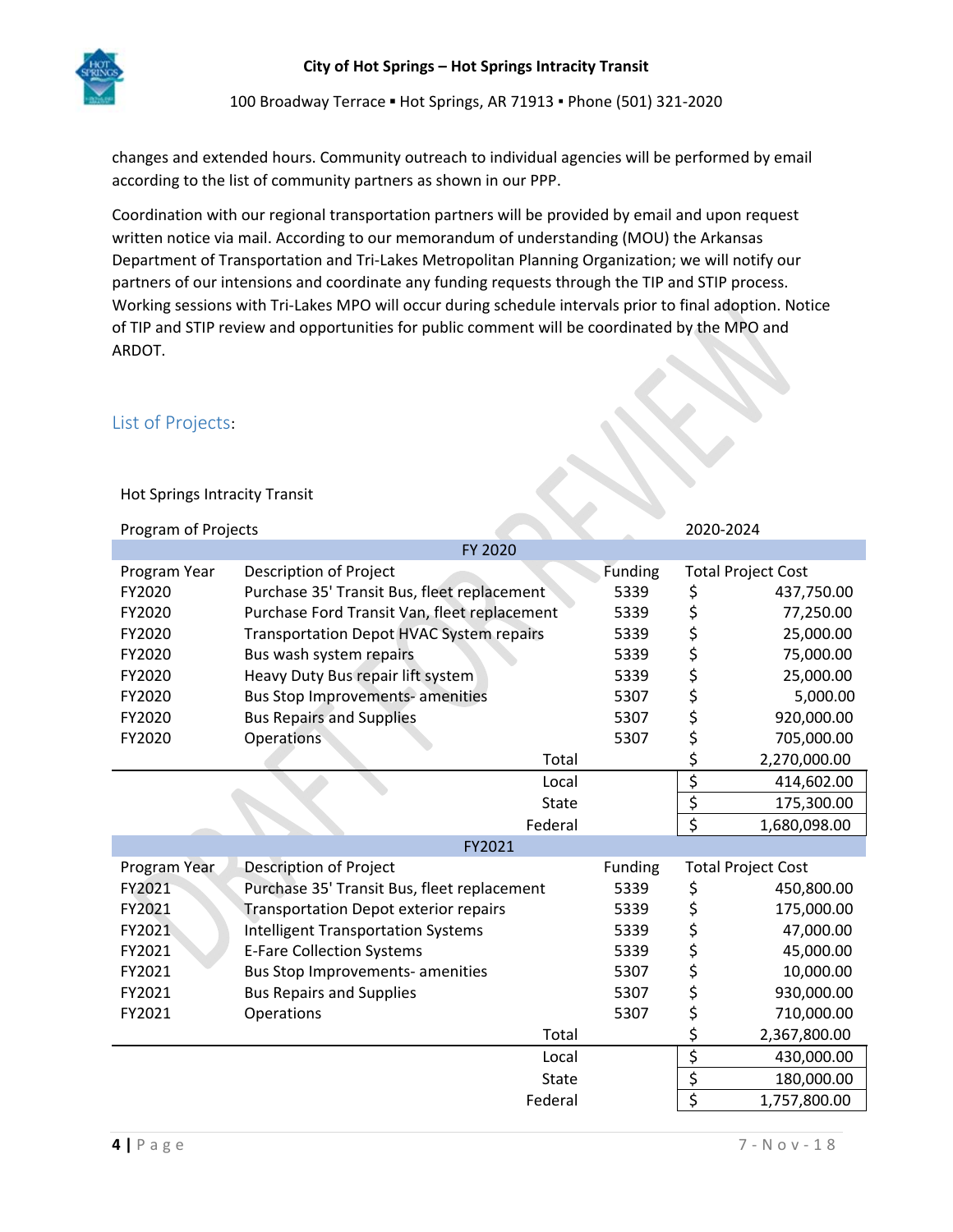

|              | FY2022                                       |              |                |                                 |                           |
|--------------|----------------------------------------------|--------------|----------------|---------------------------------|---------------------------|
| Program Year | Description of Project                       | Funding      |                | <b>Total Project Cost</b>       |                           |
| FY2022       | <b>Transportation Depot interior repairs</b> |              | 5339           | \$                              | 185,000.00                |
| FY2022       | <b>Bus Stop Improvements- amenities</b>      |              | 5307           | \$                              | 15,000.00                 |
| FY2022       | <b>Bus Repairs and Supplies</b>              |              | 5307           | \$                              | 930,000.00                |
| FY2022       | Operations                                   |              | 5307           | \$                              | 715,000.00                |
|              |                                              | Total        |                | \$                              | 1,845,000.00              |
|              |                                              | Local        |                | \$                              | 400,000.00                |
|              |                                              | State        |                | \$                              | 170,000.00                |
|              |                                              | Federal      |                | \$                              | 1,275,000.00              |
|              | FY2023                                       |              |                |                                 |                           |
| Program Year | Description of Project                       |              | <b>Funding</b> |                                 | <b>Total Project Cost</b> |
| FY2023       | Purchase 35' Transit Bus, fleet replacement  |              | 5339           | $\zeta$                         | 471,000.00                |
| FY2023       | Purchase Paratransit Van, fleet replacement  |              | 5339           | \$<br>\$                        | 80,000.00                 |
| FY2023       | <b>Fleet Garage repairs</b>                  |              | 5339           |                                 | 150,000.00                |
| FY2023       | Bus Stop Improvements- amenities             |              | 5307           | \$                              | 15,000.00                 |
| FY2023       | <b>Bus Repairs and Supplies</b>              |              | 5307           | \$                              | 930,000.00                |
| FY2023       | Operations                                   |              | 5307           | \$                              | 715,000.00                |
|              |                                              | Total        |                | \$                              | 2,361,000.00              |
|              |                                              | Local        |                | $\overline{\xi}$                | 502,000.00                |
|              |                                              | <b>State</b> |                | \$                              | 180,000.00                |
|              |                                              | Federal      |                | $\overline{\boldsymbol{\zeta}}$ | 1,679,000.00              |
|              | FY2024                                       |              |                |                                 |                           |
| Program Year | Description of Project                       |              | Funding        |                                 | <b>Total Project Cost</b> |
| FY2024       | <b>Fleet Garage repairs</b>                  |              | 5339           | \$                              | 150,000.00                |
| FY2024       | <b>Bus Stop Improvements- amenities</b>      |              | 5307           | \$                              | 15,000.00                 |
| FY2024       | <b>Bus Repairs and Supplies</b>              |              | 5307           | \$                              | 930,000.00                |
| FY2024       | <b>Operations</b>                            |              | 5307           | \$                              | 715,000.00                |
|              |                                              | Total        |                | \$                              | 1,810,000.00              |
|              |                                              | Local        |                | \$                              | 400,000.00                |
|              |                                              | State        |                | $\overline{\xi}$                | 180,000.00                |
|              |                                              | Federal      |                | \$                              | 1,230,000.00              |

**Sc.**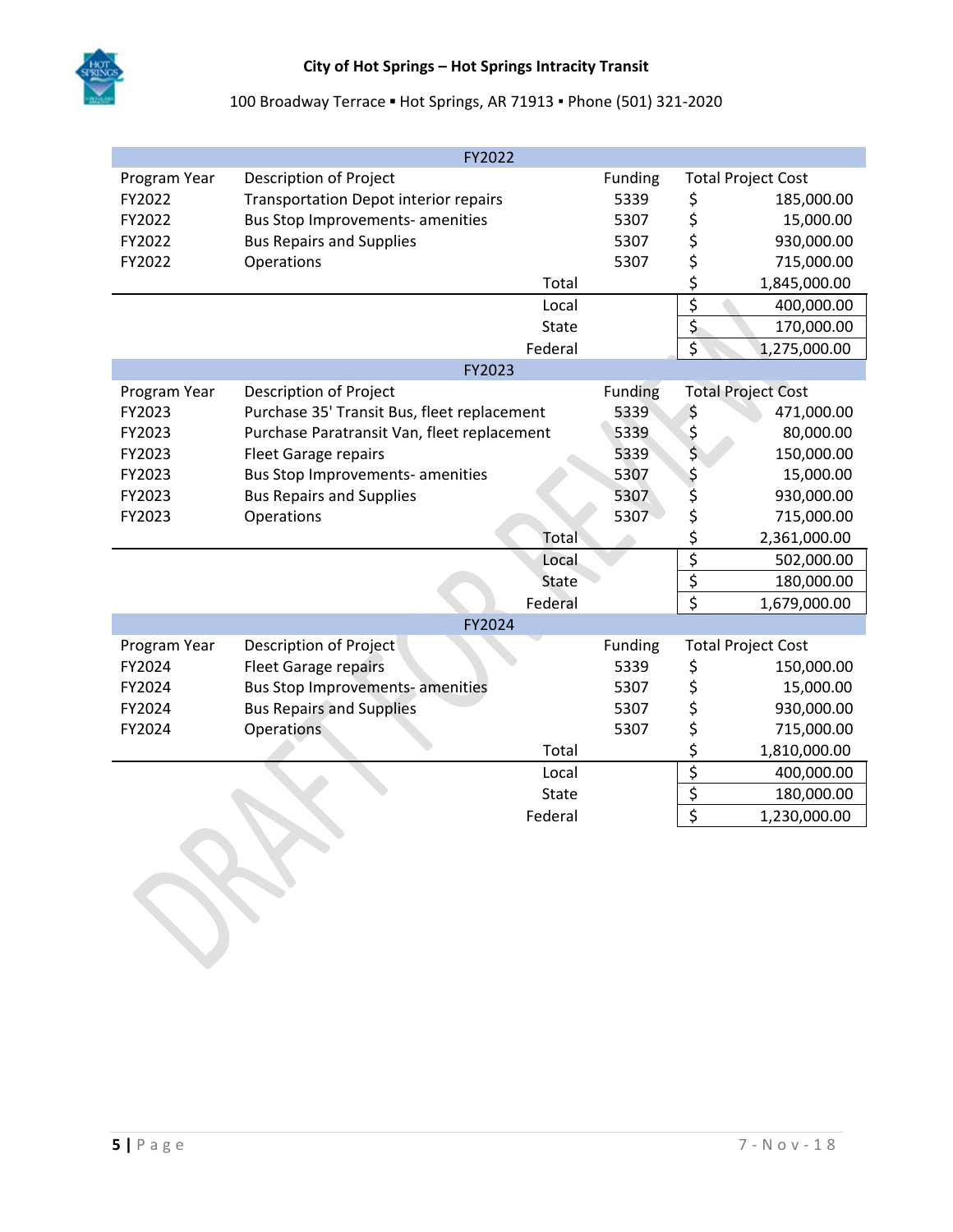

### Transportation Improvement Plan

The City of Hot Springs and Intracity Transit are members of the Tri‐Lakes Metropolitan Planning Organization (MPO) and participate in transportation planning regionally. The many priorities for transportation and transportation funding are established via the MPO and long range plan. In cooperation with Arkansas Department of Transportation (ArDOT). As participants, Hot Spring Intracity Transit and Hot Springs Public Works Departments contribute projects to be recommended for funding allocations. Various city departments such as Parks and Trails also contribute.

Transportation Improvement Plan (TIP) is updated annually. The plan reflects the financing requests for improvements to our transit system. The projects appearing on the TIP are those which are expected to be funded over the next 5 year period. Funding that is projected to be available for those years listed. However it does not guarantee funding or match funds will be available for a given year. It reflects our expectations for funding and commitments to transit improvements by the City of Hot Springs and reginal partners.

## City of Hot Springs Coordination Process

Each year the city reviews transit budget needs in 3 key areas; personnel and operations, facilities and vehicle assets. In 2018 HSIT developed a detail assessment of our transit assets. The City Board of Directors accepted and published our Transit Asset Management (TAM) plan in September of 2018. The TAM plan was shared with our transportation partners in October 2018. The TAM plan updates along with the corresponding Program of Projects (POP) will be updated annually. These same projects and associated funding will be published and coordinated in the Tri‐Lakes MPO TIP and Arkansas Transportation Department, State Transportation Improvement Plan (STIP).